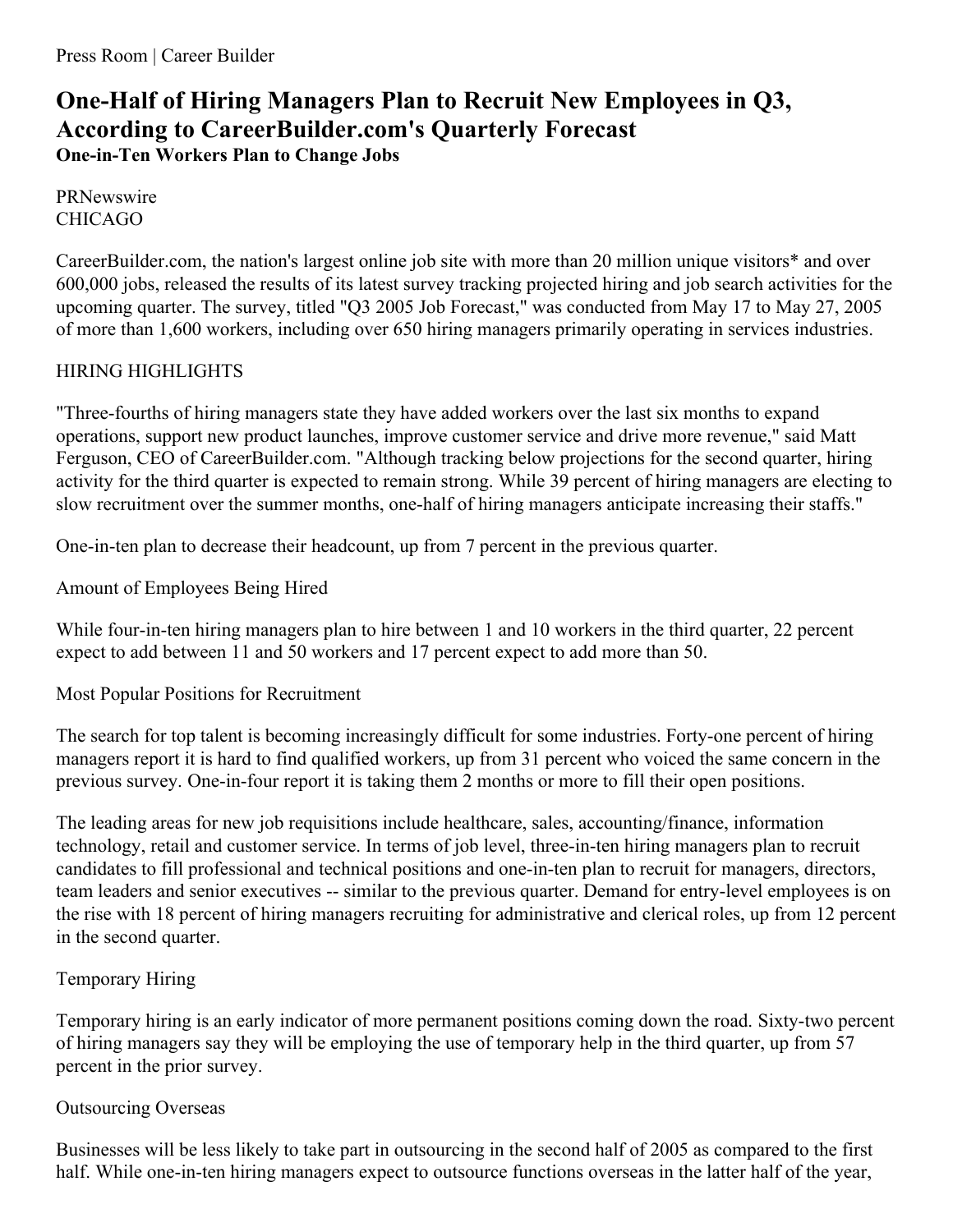the vast majority -- 76 percent -- say they will be keeping the jobs at home. Fifteen percent had said they would outsource in the first half of the year.

## Hiring by Region

For the third quarter in a row, projected hiring activity in the Midwest is tracking below the other regions. However, steady increases in employment are expected across all regions. Forty-five percent of hiring managers in the Midwest expect to increase their staffs in the third quarter, compared to 47 percent in the Northeast and 50 percent in the South. The West is showing the strongest indicator for this measurement at 53 percent, overtaking the South, which led in the second quarter. In terms of downsizing, the Midwest is housing the lowest number of those planning to decrease their headcount at 8 percent, a significant improvement from when it led in this category in the second quarter at 13 percent. The Northeast is following closely at 9 percent with the South and West tied at 13 percent.

## JOB CHANGES AND JOB SATISFACTION HIGHLIGHTS

"Overall job satisfaction and plans to change jobs remained little changed compared to the previous two quarters," said Ferguson. "One-in-five workers still report discontent with their current positions and one-inten plan to secure a new position in the third quarter."

## Satisfaction with Key Job Factors

Pay continues to serve as a primary motivator for job changes with 47 percent of workers stating they desire better compensation. With 63 percent of workers stating their workloads have increased over the last six months, it's not surprising that 47 percent categorize their workloads as too heavy -- up from 43 percent last quarter. Heavy workloads often mean longer days at the office and less time spent at home. Thirty-two percent of workers say they are dissatisfied with their work/life balance.

A lack of career advancement opportunities remains a major area of concern for 40 percent of workers. Thirty-seven percent feel dissatisfied with career development and learning programs offered by their present employers. Forty percent of workers are looking to senior management to provide a more positive work experience overall, up from 35 percent last quarter.

## Job Changes By Region

In the last two quarters, workers in the Northeast reported the greatest amount of job dissatisfaction at 25 percent while workers in the West reported the least dissatisfaction at 20 percent. This survey is showing a change in perspectives on the coasts. The Northeast is now showing the least amount of dissatisfaction with 21 percent of workers stating they are unhappy with their jobs while the West tied with the Midwest for the most at 24 percent. The South fell in between with 23 percent of workers reporting dissatisfaction.

As job satisfaction improved in the Northeast, plans to change jobs decreased quarter over quarter from 13 percent to 10 percent. There was also a decrease from 12 percent to 9 percent in the South. The West and Midwest showed little change over the previous quarter, though the Midwest was the only region to show an uptick in the number of workers planning to change jobs at 11 percent. The Midwest replaced the Northeast as the leader in this measurement. The West came in at 9 percent.

## Job Changes by Select Industries and Job Functions

Accounting/finance replaced hospitality as the industry with the most workers who plan to change jobs in the upcoming quarter. Hospitality had led in this category for the last two quarters. Twelve percent of accounting/finance workers plan to leave their current positions in the third quarter, followed by ten percent